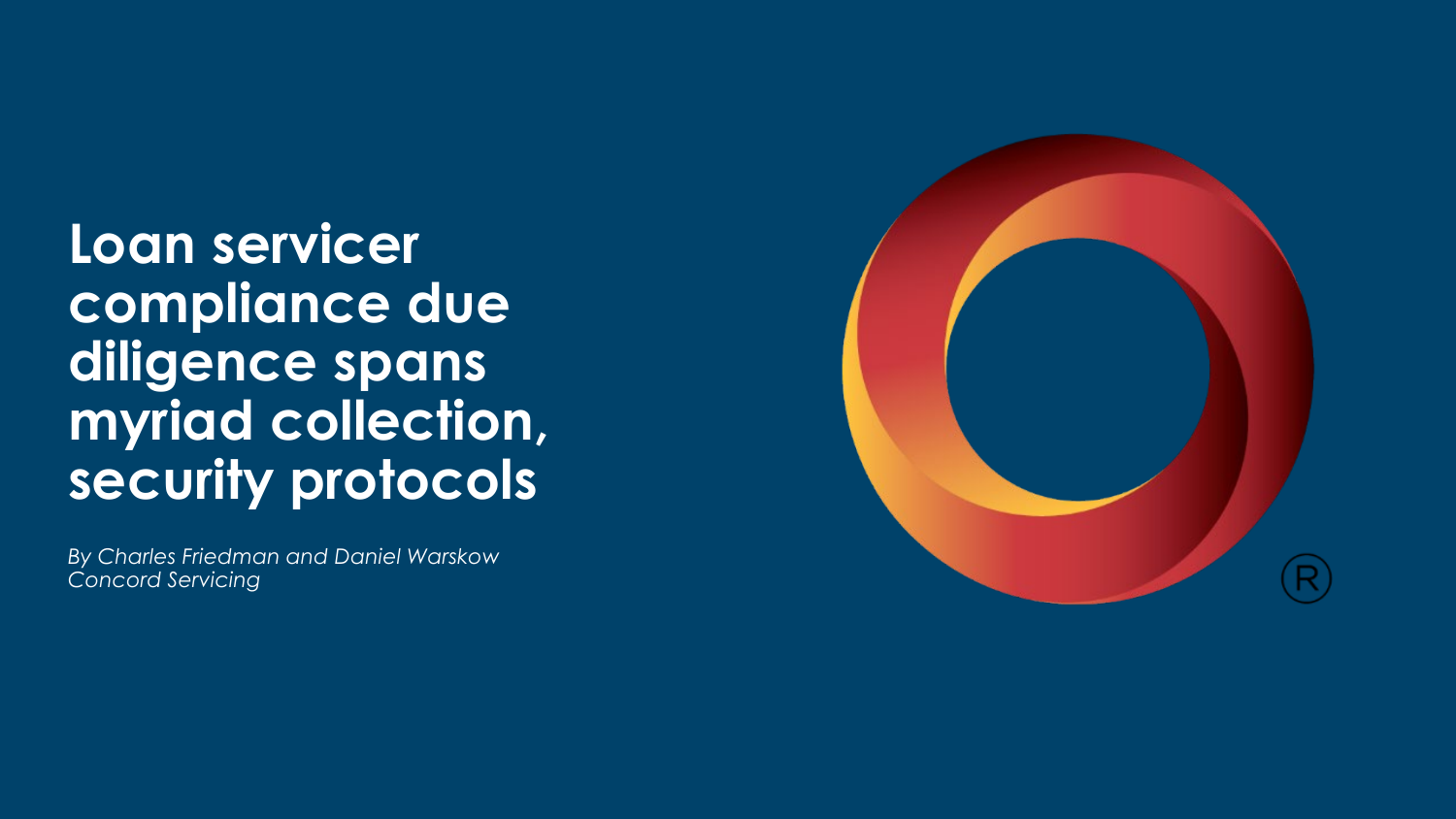

When it comes to loan servicer collections compliance and security, there are two types of companies: Those that promise the moon and stars to lure clients in the door, then don't follow through; and those that exercise thorough due diligence to provide comprehensive protection that speaks for itself.

For more than three decades, **Concord Servicing** has invested needed dollars and determination to ensure that all compliance initiatives and policies are pursued correctly and completely.

Supporting these efforts is a dedicated workforce that buys in to the core value of doing it right—which has proven to be a major competitive advantage according to our clients and is supported by our track record.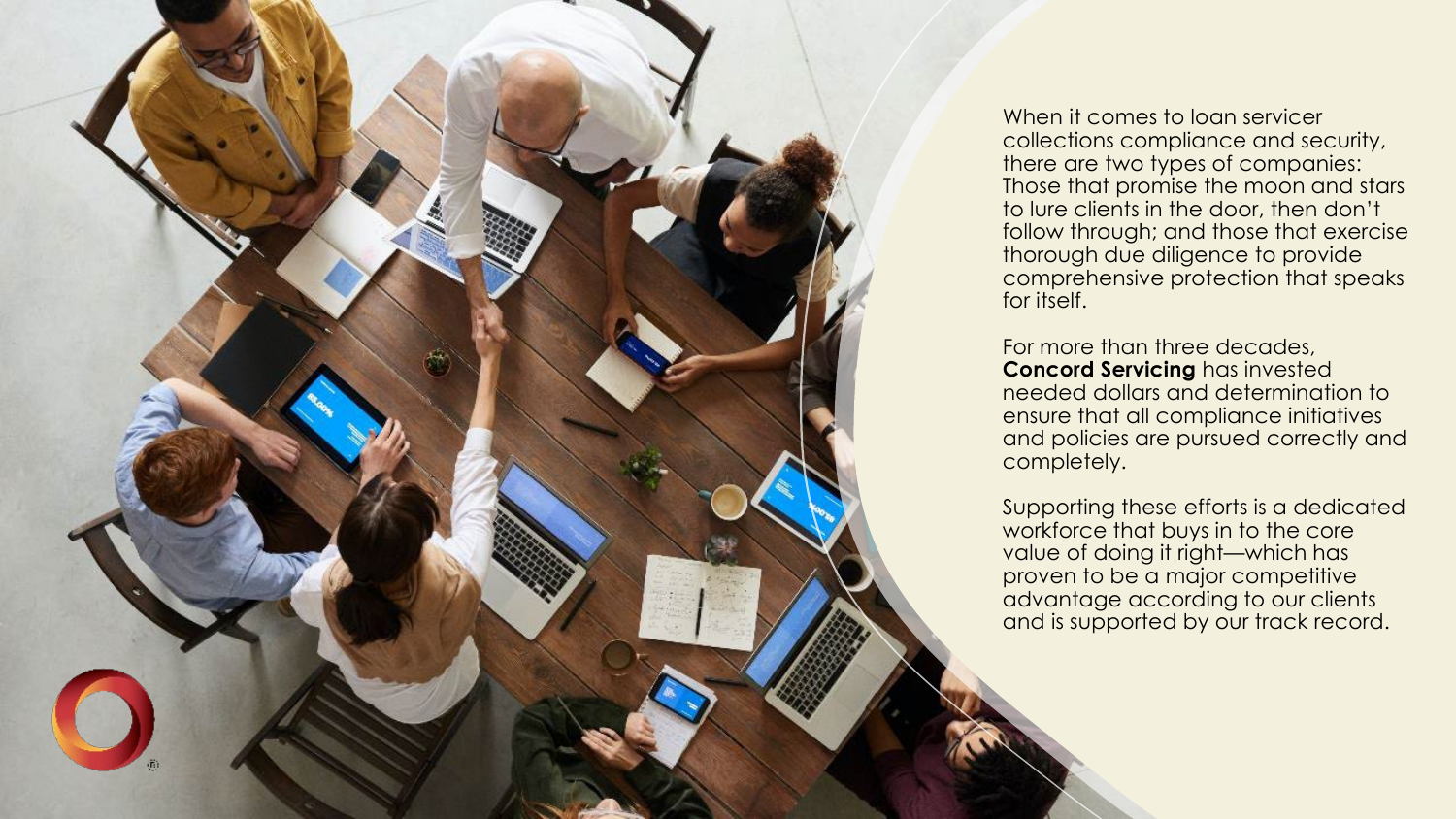When considering loan servicers, in-depth questioning to ascertain and confirm the level of diligence, consistency and reliability in both customer-facing efforts (e.g., collections) and security merit attention.

Following are queries and insightful background to help frame the review process.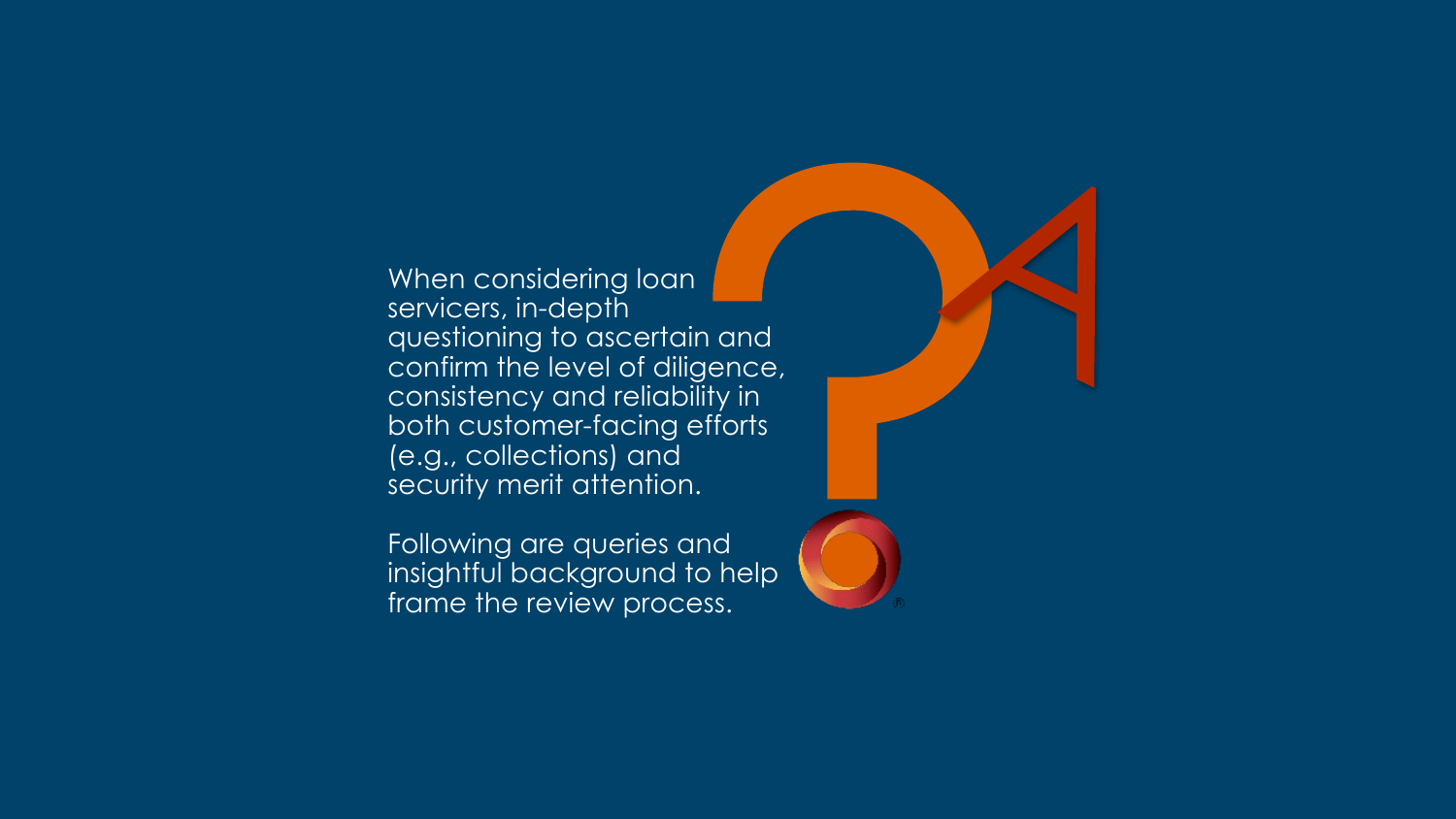*What is the servicer's process for staying informed and educated on the law? How far does the company drill down to ensure full knowledge of and compliance with state by -state licensing regulations, mandated privacy practices and protections, and consumer protection?*



New client due diligence is a multipronged effort. Continuing education yearly, studying litigation trends, reviewing legislative sessions, and gathering intelligence and insights from multiple industry groups —e.g., The International Association of Credit and Collection Professionals (ACA International) —are all helpful to get issues on the radar.

Overlaying all of this is tapping into the huge resource of collections and credit industry communities addressing affairs in Washington, D.C.; and staying up -to -date on the statuses of several hundred bills pending at state levels at any one time. Subscribing to regulatory agency communications and notifications is yet another layer.

It's also vital to listen to and learn from prospective clients' experiences, to help seam together best practices that will work most effectively with that particular client.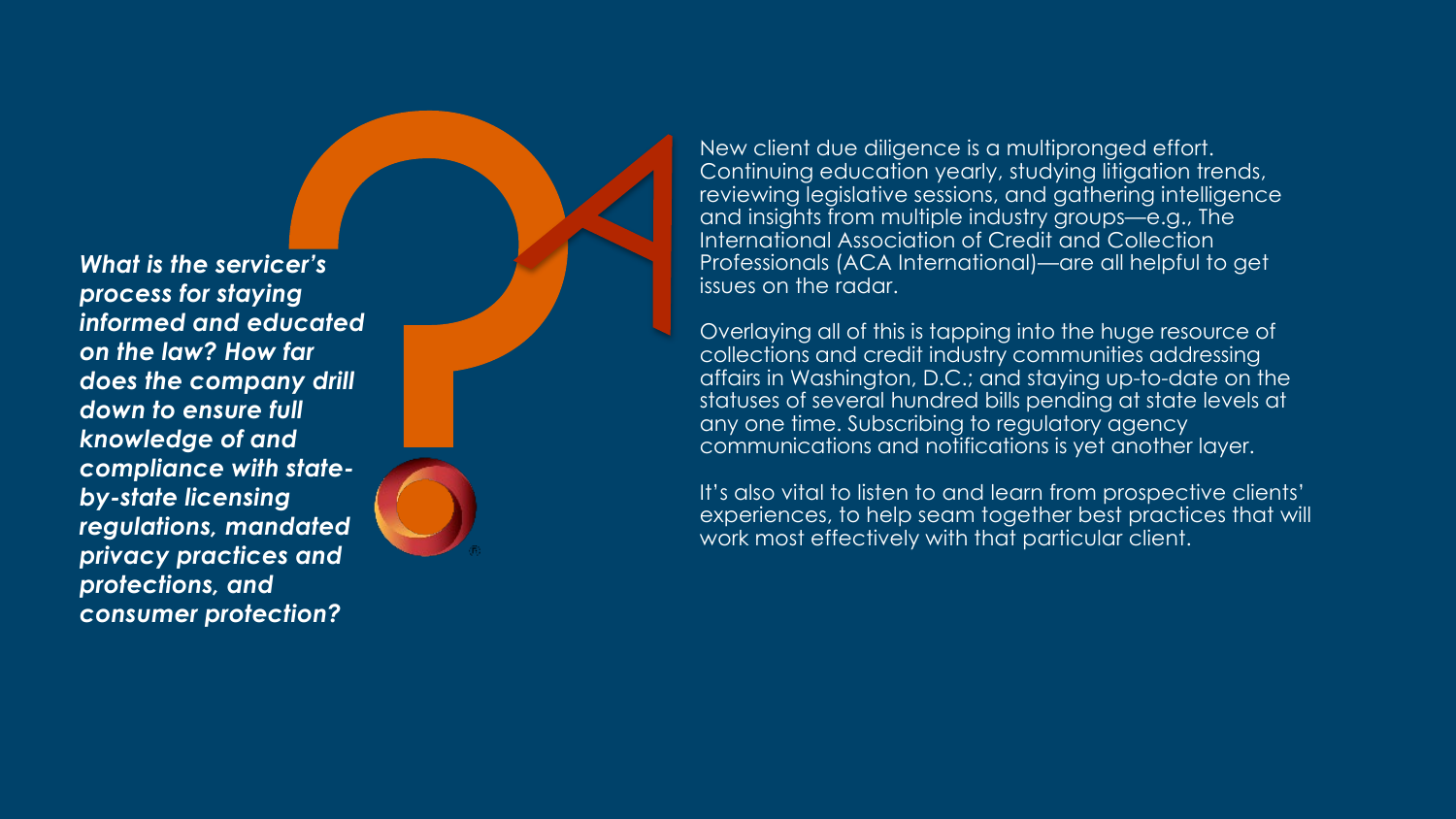*How best can the loan servicer stay abreast of regulations at the federal level?*

It's critical to stay up to speed and compliant with everything mandated by The Consumer Finance Protection Bureau (CFPB), which oversees consumer practices and protections.

It's particularly vital for loan servicers engaging in consumer collections on behalf of clients. The CFPB has broad authority to regulate the industry through policymaking, enforcement, and penalizing bad actors with significant fees.

Their regulatory guidance drives our policies, and should be the guiding federal force for any company engaging in debt collection —looking at risk assessment issues, and validating compliance with such areas as debt collection law and credit reporting law. The CFPB sets the standard we need to meet.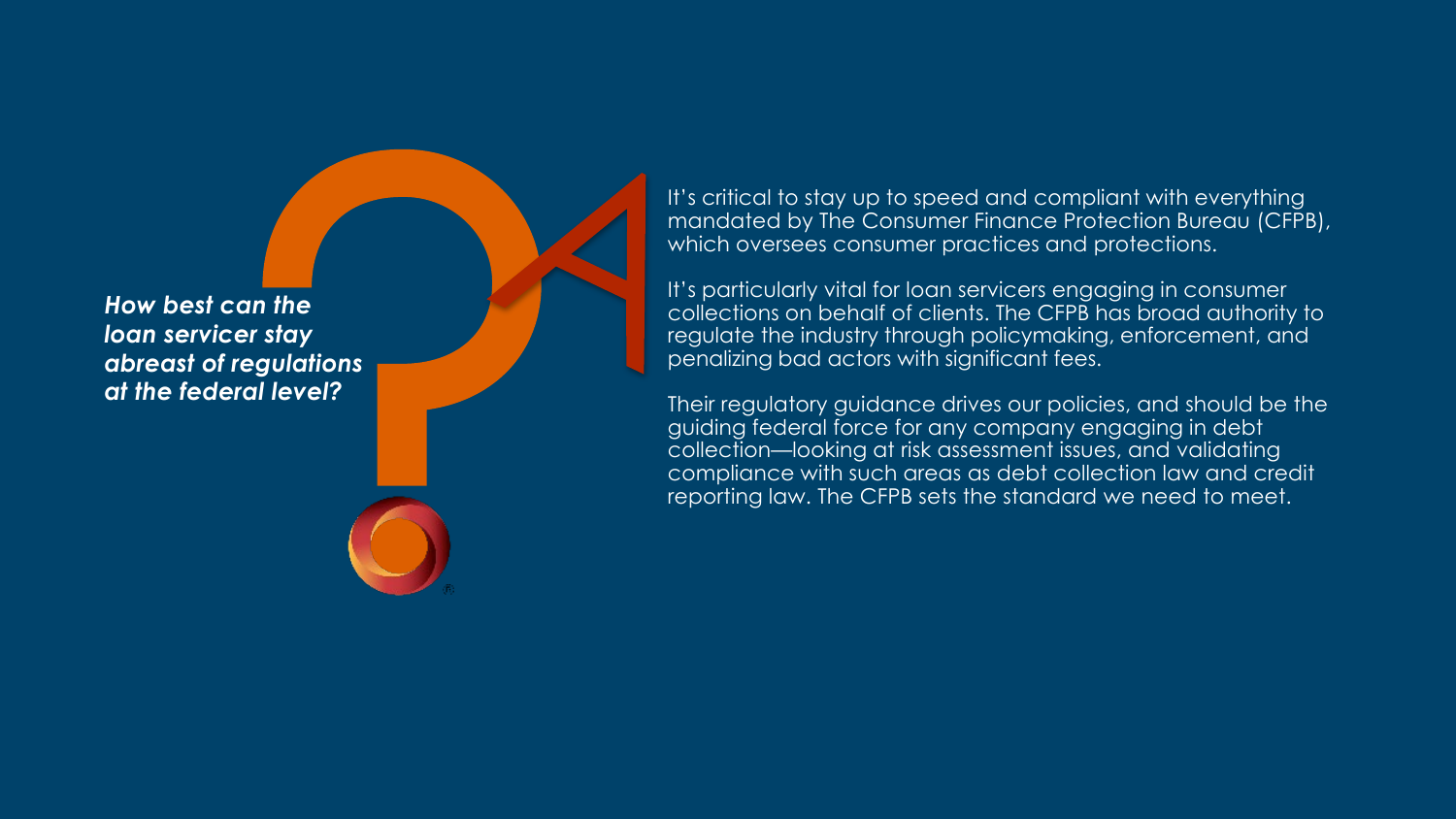*How experienced is your servicer in dealing with consumer touch points and consumer data as it relates to the restrictions imposed by regulation?*

Through 30+ years in business, we've seen a lot of core services that haven't changed in combination with many that have. This extensive knowledge amassed by a workforce averaging more than a decade with Concord makes for the best of both worlds an incredible amount of retained knowledge, experience and expertise gained over the long haul, and teamwork that produces enthusiastic and consistent understanding of consumer collection regulations of all types at all levels.

We've learned many lessons along the way about what's effective and what's not in the world of collections and servicing. Clients get both the know -how to do it right, and fresh perspectives on existing regulations as well as new proposals on the horizon. Challenges that can jeopardize collections compliance don't occur because of a lack of background or a jaded view of the arena —either of which can create huge gaps in the quality and reliability of compliance.

All of this provides a good grasp of what will drive better portfolio performance while establishing and maintaining trust both with clients and their customers.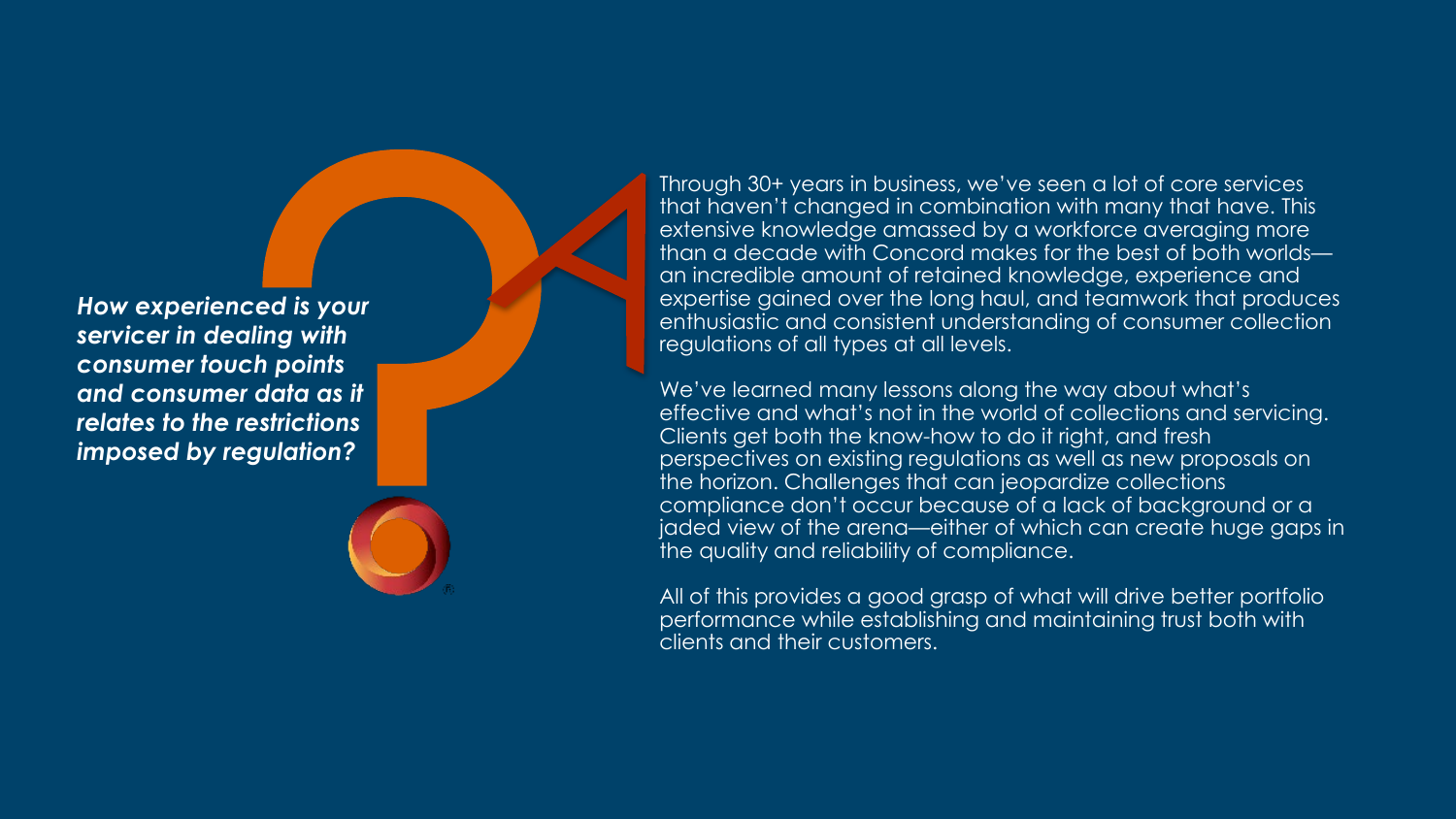**How proactive is the loan servicer to identify regulatory changes coming down the road, to stay ahead of the curve as much as possible?**

One huge area meriting in -depth study and understanding is the ongoing evolution of the Fair Debt Collection Practices Act (*FDCPA*), a federal law that protects consumers from over -aggressive debt collection.

Changes effective later this year will modernize the FDCPA, providing clarity on a number of ambiguous issues.

It will make text messaging and email standard business practices where they haven't been before.

There is varying complexity depending on where the consumer lives, and efforts always must be tailored to comply with the FDCPA as well as state courts and other relevant regulatory opinions.

It's a huge amount to track and incorporate, but if the loan servicer doesn't do it correctly, there can be devastating downsides for the client.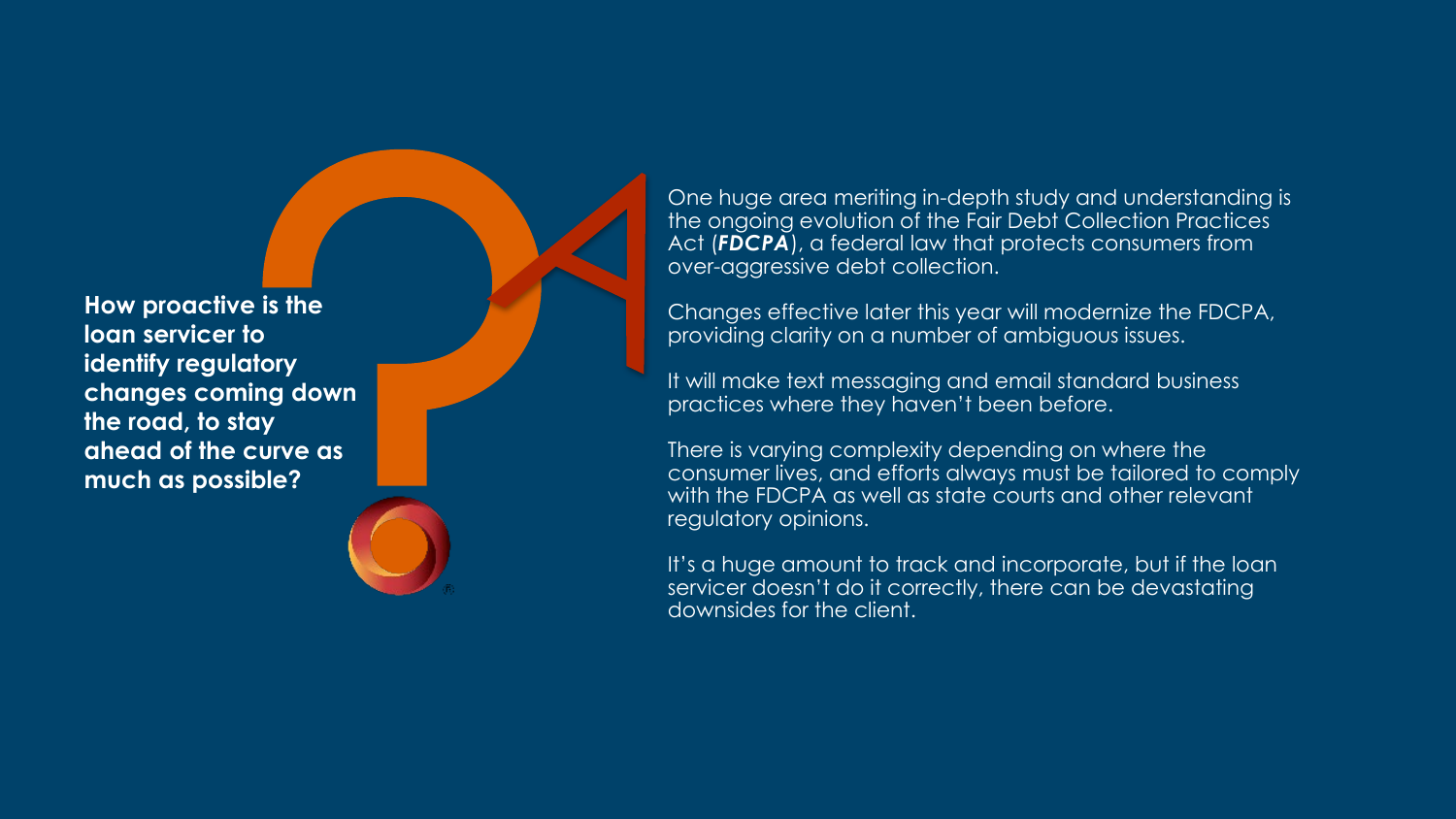*In areas specifically applicable to consumer lending, how competent and flexible is the loan servicer's software platform to address everything from state -by state usury and lending laws to being able to change strategy quickly in response to market place volatility and/or downturn (such as has been seen with COVID)?*

Our software system has been exceptionally flexible, adapting rapidly and reliably to address such pandemic -triggered practices as late -fee waivers and deferments.

Along with that, collections became more of a customer service protocol —working with financially -challenged consumers to find solutions that would give them the relief and time they need, versus just trying to collect past -due payments.

On top of the pandemic, multiple natural disasters across the country also necessitated moratoriums on collection calls and related procedures.

Overall, the challenge posed —and met —has been to pivot rapidly to deal with a variety of challenging circumstances in states across the country.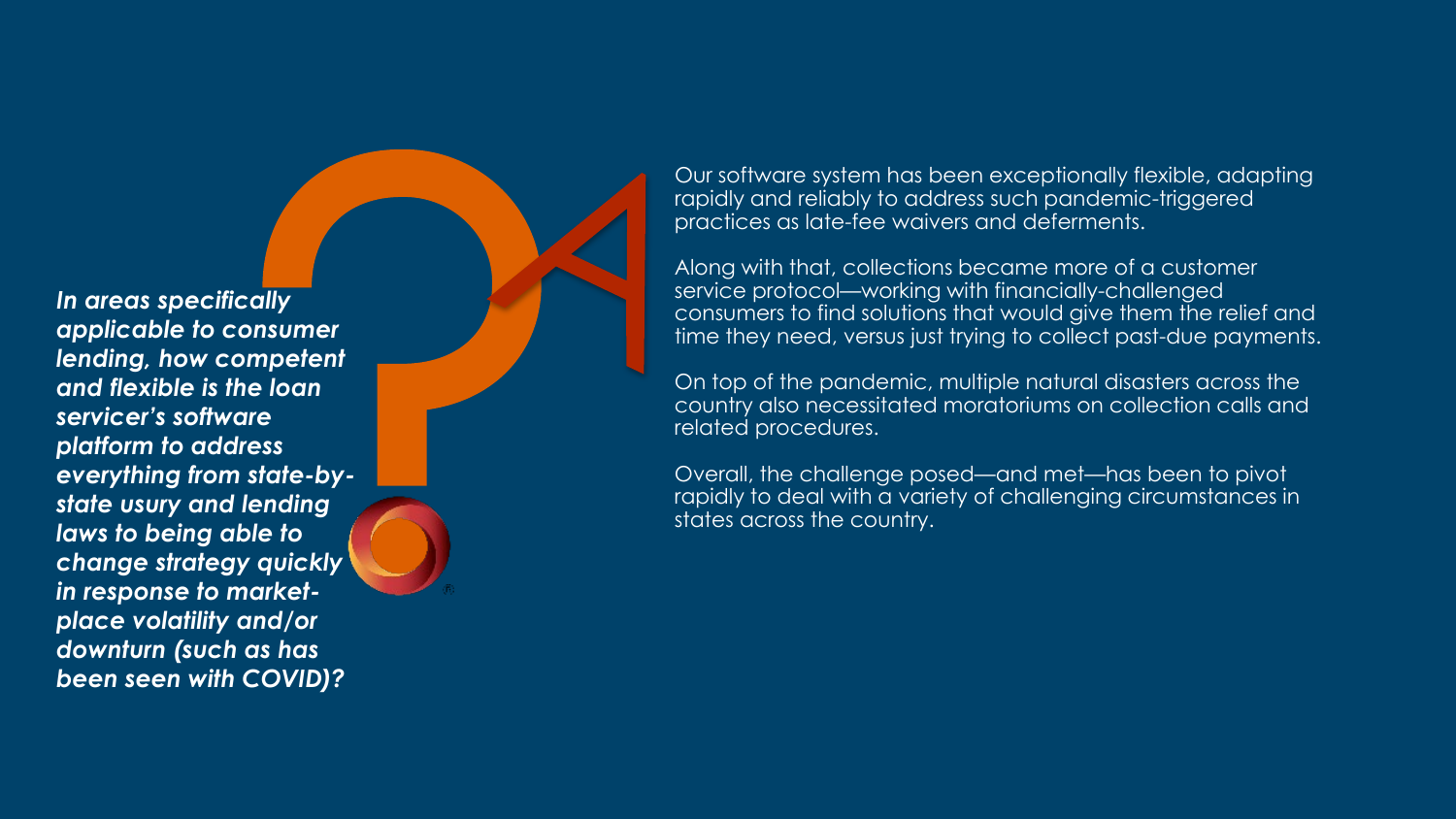*What is the loan servicer's current infrastructure as it relates to data security, system security and overall protection of client information and customer confidentiality? What is the servicer's disaster recovery plan and how often is it tested? Do they employ outside vendors to test and challenge their platform?*

There is a comprehensive plan in place to meet best practices in data and system security. All certification requirements are regularly checked to ensure the latest standards are met. Outside vendors are used to do penetration testing to audit all data and system security protocols.

As part of this due diligence, our disaster recovery committee meets regularly, and looks at all risks to create a robust business continuity plan. There are quarterly drills to check and recheck everything. This proved its worth last year, when the workforce had to pivot quickly to work remotely because of the pandemic. There was very little business disruption.

Testing and drilling over the years leading up to the pandemic, coupled with a very mature, well -run, well managed disaster recovery team paid off big -time when we had to flip the switch. Our systems became a port in the storm for lenders and creditors struggling to maintain these protocols when confronted with myriad challenges brought on by COVID.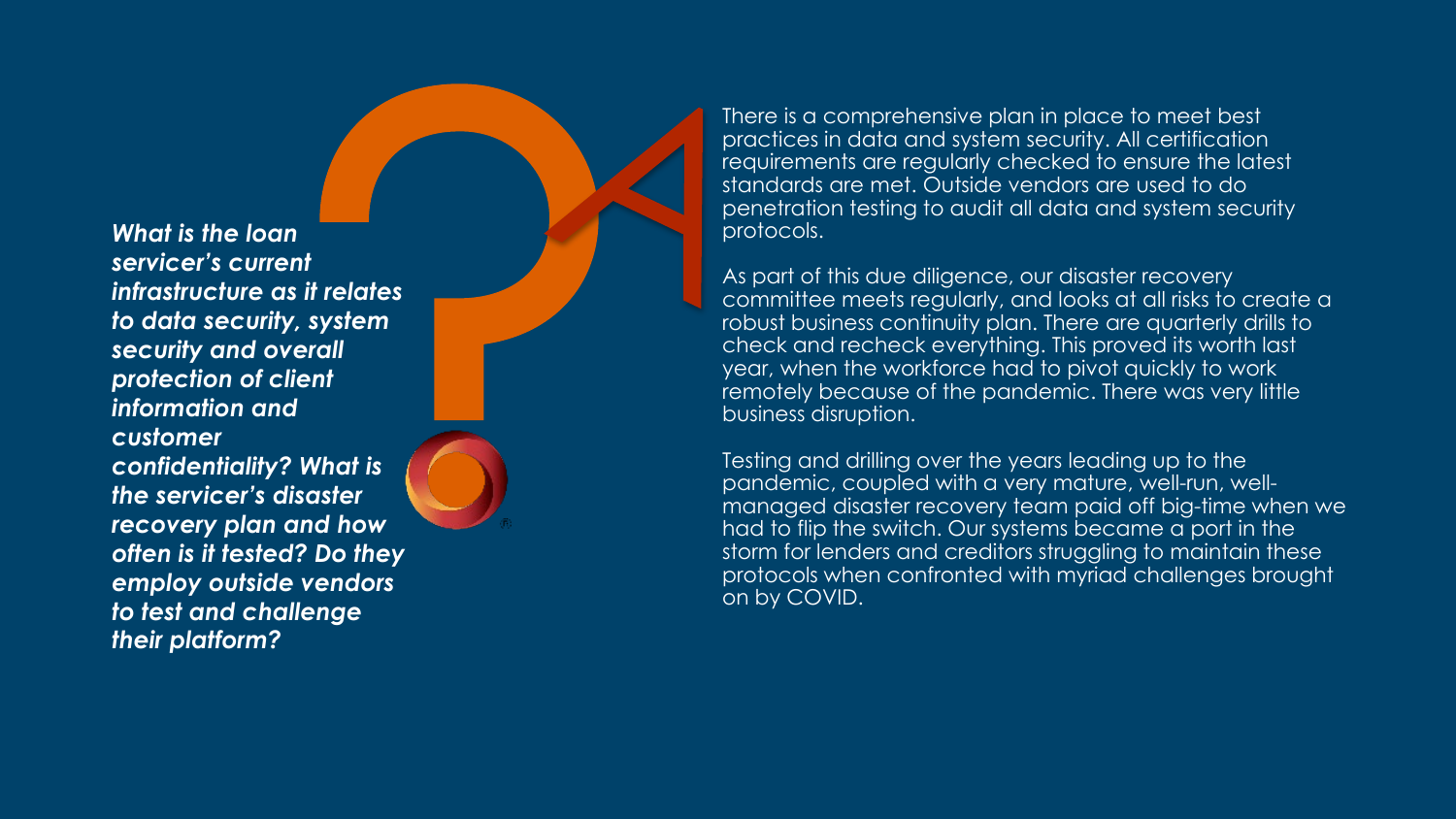*How quickly and comprehensively can the servicer produce full documentation of all compliance related areas, issues and concerns?*

Our documentation is buttoned down and readily available for examination. In the compliance world, you're never done. It's a constantly -evolving force, and different clients have different theories and preferences regarding compliance related issues. We work really hard to meet both client and regulatory needs in ways that allow the most effective and efficient performance.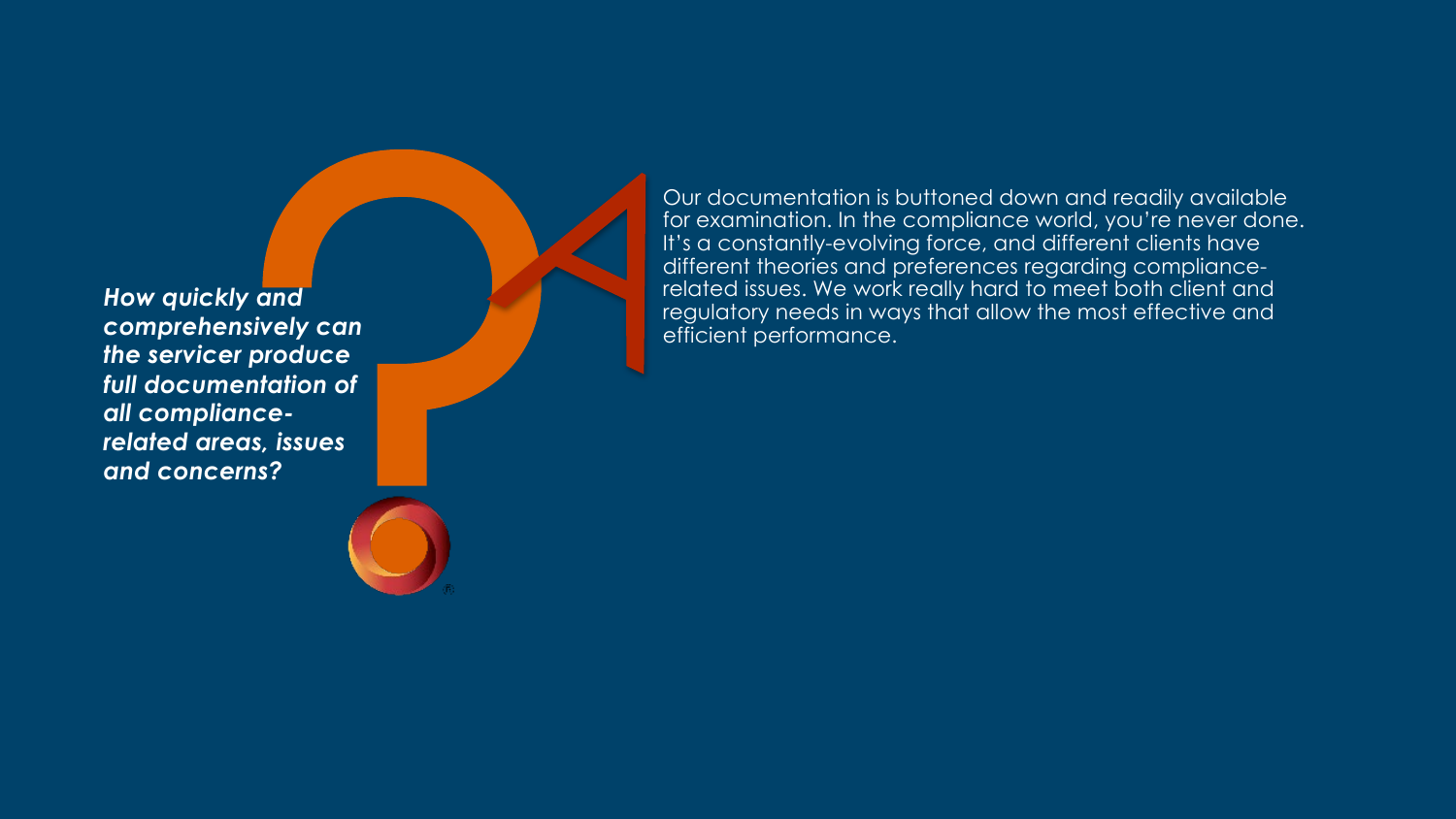*Can the servicer offer a time -tested track record of its performance and ability to meet challenges involving both collections and security in a variety of industries demonstrating ability to adopt, adapt, and address with a fresh set of eyes?*

Even time -tested track records get tested mightily when an unpredictable catastrophic event such as a pandemic occurs. Continuity and ability to function in a suddenly -different world become front and center. Compliance pivots, involving both collections and security in a variety of industries, have to occur literally overnight.

How does a company pivot on a dime when suddenly the staff is working from home? How does that change data security efforts and secure connections? How do documents get printed securely? How do consumer calls from home get handled in the most confidential and compliant manner?

COVID necessitated an on -the -spot review of all practices to ensure compliance with evolving state, local, national and international laws. When clients and banking partners want to see what we're doing, we show advanced internal compliance management system policies and procedures that form a documented picture across the organization.

Total transparency to meet ever -more -sophisticated compliance requirements and requests is the result. Clients, partners and compliance organizations demand more accountability and ability to pivot nimbly when responding to "trickle down" issues (e.g., new government bank regulations that must be addressed with all involved parties, including loan servicers).

Collections and security compliance matters will continue to grow in importance and complexity. There will be more emphasis on protecting consumers and more stringent enforcement of consumer protection laws. Both proposed CFPB regulation and current political winds will drive the importance of complete compliance for years to come.